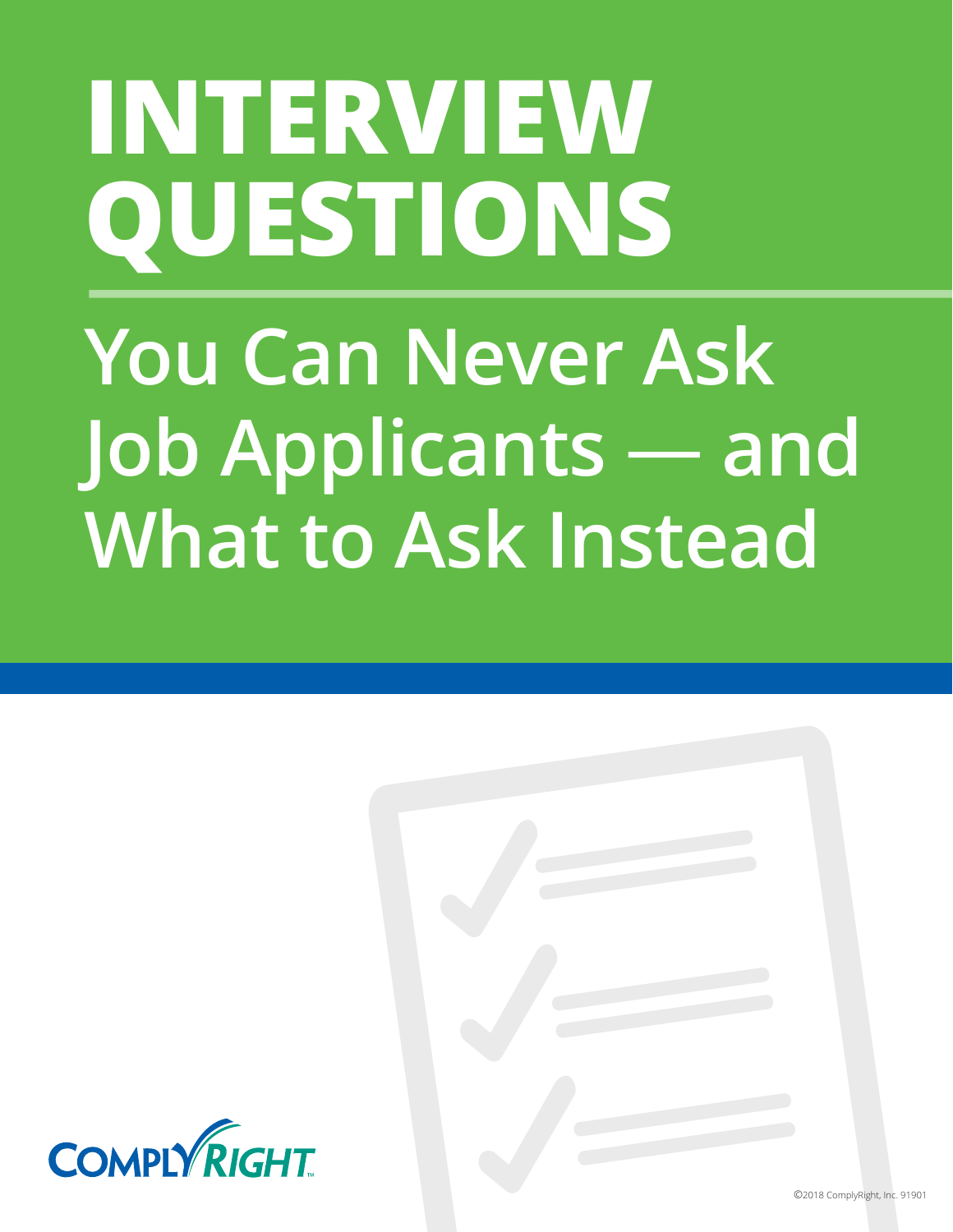During the pre-employment phase, federal, state, and/or local laws prohibit employers from asking certain questions that may be construed as discriminatory. Use this chart to make sure you phrase your questions appropriately. *If you're in doubt as to whether a question is prohibited, visit the [Equal Employment Opportunity Commission](https://www.eeoc.gov/) (EEOC) website for detailed guidance.*

#### **DON'T ASK: DO ASK:**

| How old are you?<br>Inquiring about age could be used as evidence of age discrimination under<br>federal, state, and/or local laws.                                                                                                                                                                                                                                                                                                                                                             | Are you of legal age to serve alcohol?                                                                                                                                 |
|-------------------------------------------------------------------------------------------------------------------------------------------------------------------------------------------------------------------------------------------------------------------------------------------------------------------------------------------------------------------------------------------------------------------------------------------------------------------------------------------------|------------------------------------------------------------------------------------------------------------------------------------------------------------------------|
| Are you a U.S. citizen?<br>Inquiring about a person's citizenship status could lead to national origin<br>discrimination claims under federal, state and local law. Once you hire a<br>candidate, the mandatory Form I-9 will establish his/her eligibility to work in the<br>USA, which is not necessarily a matter of citizenship.<br>After hiring a candidate, you'll need them to fill out an employment eligibility<br>verification I-9 form.                                              | Are you authorized to work in the<br><b>United States?</b>                                                                                                             |
| Are you married? Do you have children?<br>Are you pregnant? Are you planning to get pregnant?<br>Asking questions regarding family or marital status could violate state or local<br>discrimination laws. Further, inquiries that reveal family or marital status could<br>be used as evidence of sex discrimination under Title VII of the Civil Rights Act, as<br>these types of questions are frequently used to discriminate against women.                                                 | Will extensive travel be a problem?<br>Will working late hours be a problem?<br>Will working overtime be a problem?                                                    |
| Do you have any mental or physical disabilities?<br>Are you in good health?<br>The Americans with Disabilities Act prohibits asking about or rejecting a job<br>candidate due to mental or physical disabilities, health problems or addictions.                                                                                                                                                                                                                                                | Can you perform the essential duties required<br>by this job with or without a reasonable<br>accommodation?<br>Are you willing to undergo drug and alcohol<br>testing? |
| Are there any religious holidays or hours that you can't work?<br>Inquiring about religious holidays could be used as evidence of religious<br>discrimination under federal, state, and/or local laws. All inquiries about<br>scheduling should be neutral and job-related. Further, federal law requires<br>employers to reasonably accommodate an employee's religious beliefs or<br>practices (e.g., flexible scheduling), unless doing so would cause an undue<br>hardship on the business. | Can you work all the days and hours required<br>by this job?                                                                                                           |
| What ethnicity are you? What country are you from? What accent is that?<br>Requesting pre-employment information that discloses an applicant's race or<br>ethnicity suggests that race and/or ethnicity will be unlawfully used as a basis<br>for hiring. If you want this information for affirmative action purposes, you can<br>ask job candidates to volunteer it on the job application, but you can't require<br>them to do so.                                                           | Nothing about race or ethnicity.                                                                                                                                       |
| How many sick days did you take last year?<br>Were you hospitalized in the last year?<br>Asking about sick time and recent hospitalization is likely to reveal information<br>about a person's health-related conditions in violation of the Americans with<br>Disabilities Act. Under the law, employers generally cannot ask disability-related<br>questions or require medical examinations until after an applicant has been<br>given a conditional job offer.                              | Are you able to meet the attendance<br>requirements of this job?                                                                                                       |